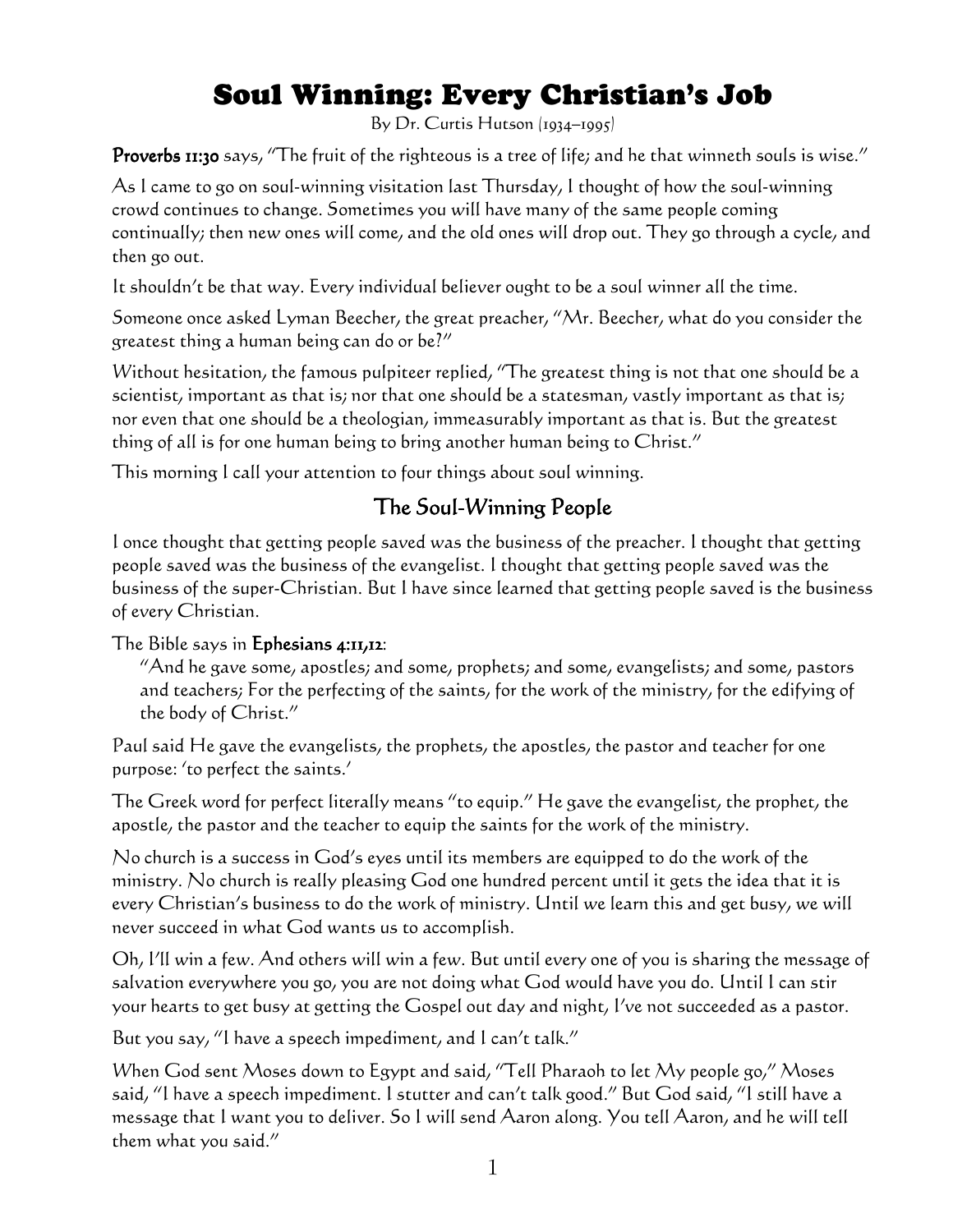#### $N$ obody is excused from winning souls.

In Luke 8:4–15, the parable is given of a man who went out to sow. Christ simply said, "A sower went out to sow…." He is an unnamed personality. He is not the preacher, not the deacon, just a sower. Every person in the church should be a seed-sower.

I read the story of a man named Peter Apples in Gipsy Smith's book The Beauty of Jesus. Gipsy Smith told about Peter Apples, a man (during the Civil War) who went into the enemy's territory. Peter Apples did not know much about being a good soldier. He just knew that when his superior officer said, "Charge!" he was supposed to go. And he was the kind of man who never came back until he made contact with the enemy.

One day his officer said, "Charge!" Peter Apples charged. But they came under such severe fire that the superior officer asked them to retreat, to come back. Peter Apples didn't hear that, so he kept going. He went across "No-Man's Land" and finally into the enemy's territory.

He went down in a ditch where the enemy soldiers were lined up one behind the other, took hold of the first one in the ditch, grabbed him by the nape of the neck, drug him out and started back toward home with him.

The enemy soldiers took aim and started to shoot, but since their own soldier was being dragged behind Peter Apples, they couldn't fire. About the time they thought they had a shot, their own soldier would get in the way again.

Peter Apples continued to travel with the soldier. Finally he dragged him across "No-Man's Land" and back into his own territory and dropped him at the feet of his superior officer.

The officer looked at him, took a deep breath, and said, "Where in the world did you get him?"

He answered, "I got him over there in the ditch. There's plenty of them over there, and all of you could have had one if you had wanted one."

The truth is, there are plenty of lost people all over Atlanta, Georgia. They are next door to you, they work with you, they meet you at the shops, they see you at the drugstore. All of you could have had one if you had really wanted one.

When I give the invitation, every person in here could walk down the aisle with a soul that you had won to Jesus this past week, had you meant business about it.

A fellow who had never witnessed heard that a relative of his was dying. He came to me weeping and said, "I must go tell him how to be saved. Pray for me. I've got to do it."

After he had gone and witnessed to this relative and led him to Christ, he came back and said, "God saved him! He did it!"

The truth is, God would have done it when the relative was well. God would have done it for his neighbor, for his friend, for the folks he attended school with; but he never tried it until he was desperate and thought his relative was dying and going to Hell.

When we realize that our relatives may die before morning or Jesus may come before sundown, then we too will go and win them to Christ.

I am saying, the greatest thing in the world is getting people saved. God expects every one of us to get people saved.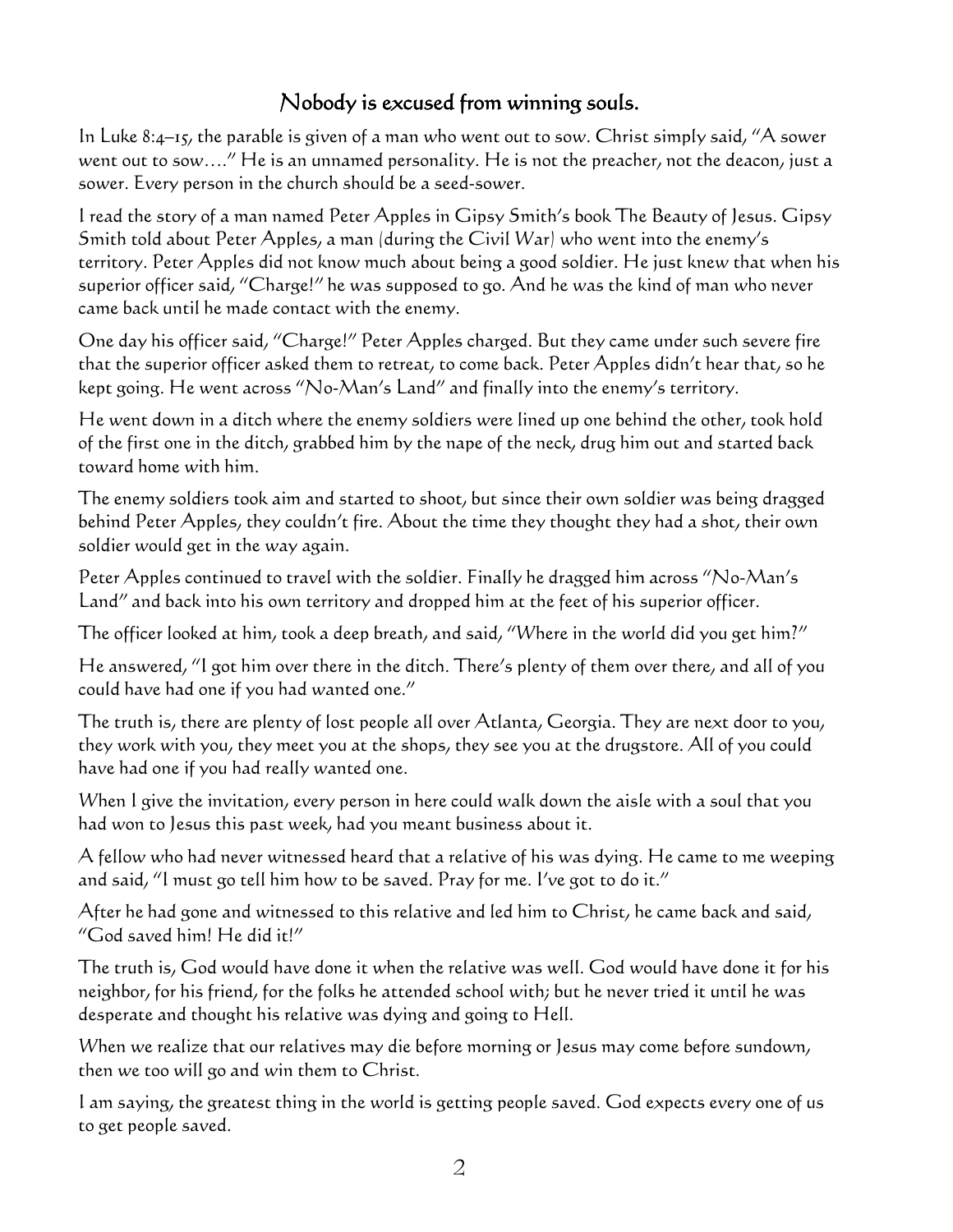A young convert asked his pastor, "When should I start in the soul-winning program?"

The pastor answered in the form of a question: "When do you expect a candle to give light? When you first light it, or after it burns halfway down?"

"When you first light it," the convert said.

The pastor then said, "That answers your question. God expects you to go to work now winning people to Christ."

We have a Bible example of that.

In John, chapter 4, when the woman at the well received the living water, without a soul-winning lecture or hearing a soul-winning sermon or attending a soul-winning conference or hearing a Sunday school lesson or a sermon, the first thing she did was to run into town and say, "Come, see a man, which told me all things that ever I did: is not this the Christ?"

The most effective soul winners are new converts. They get the idea that the whole world ought to be saved and can get saved—that if God saved them, He will save their friends.

### The Soul-Winning Power

In Acts 1:8 Jesus said,

"But ye shall receive power, after that the Holy Ghost is come upon you: and ye shall be witnesses unto me both in Jerusalem, and in all Judæa, and in Samaria, and unto the uttermost part of the earth."

I'd rather die than ever try to preach again without the power of God. I'd rather die than ever to preach a sermon and it be dry and dead and have no power in it. "But ye shall receive power, after that the Holy Ghost is come upon you…."

"...Not by might, nor by power, but by my spirit, saith the Lord of hosts."— $\mathsf{Zech.}\,4:6$ .

You will run into somebody who can out-argue you, men may be able to out-reason you, but they cannot out-argue or out-reason the Holy Spirit. The Holy Spirit convicts the sinner.

I give a soul-winning lecture and show folks how to use their Bible and present the plan of salvation. We ought to do it; but in the final analysis, the Holy Spirit takes the Word of God and convicts the sinner.

I remember the night I was saved as an eleven-year-old boy. Somehow the Holy Spirit dealt with my heart, and I thought I would die that night. You have had that feeling—some of you—I'm sure. Or you have been in the pew when the preacher preached and your heart beat fast and there was a desire to go forward; but something said, "Don't go."

Something else said, "Go." You battled with that until you gave in and went.

You remember when they sang, "Just as I am, without one plea, but that Thy blood was shed for me," and something inside you said, "It's time to go. It's time to go."

I remember it so well. I would talk back to God: "Lord, not on this verse. But if they sing one more verse, I'll go on that one."

I was always careful to tell God, "Lord, I'm not saying 'no' forever. Someday I intend to receive You as Saviour, but not this time." And I was careful to add, "Don't quit dealing with me."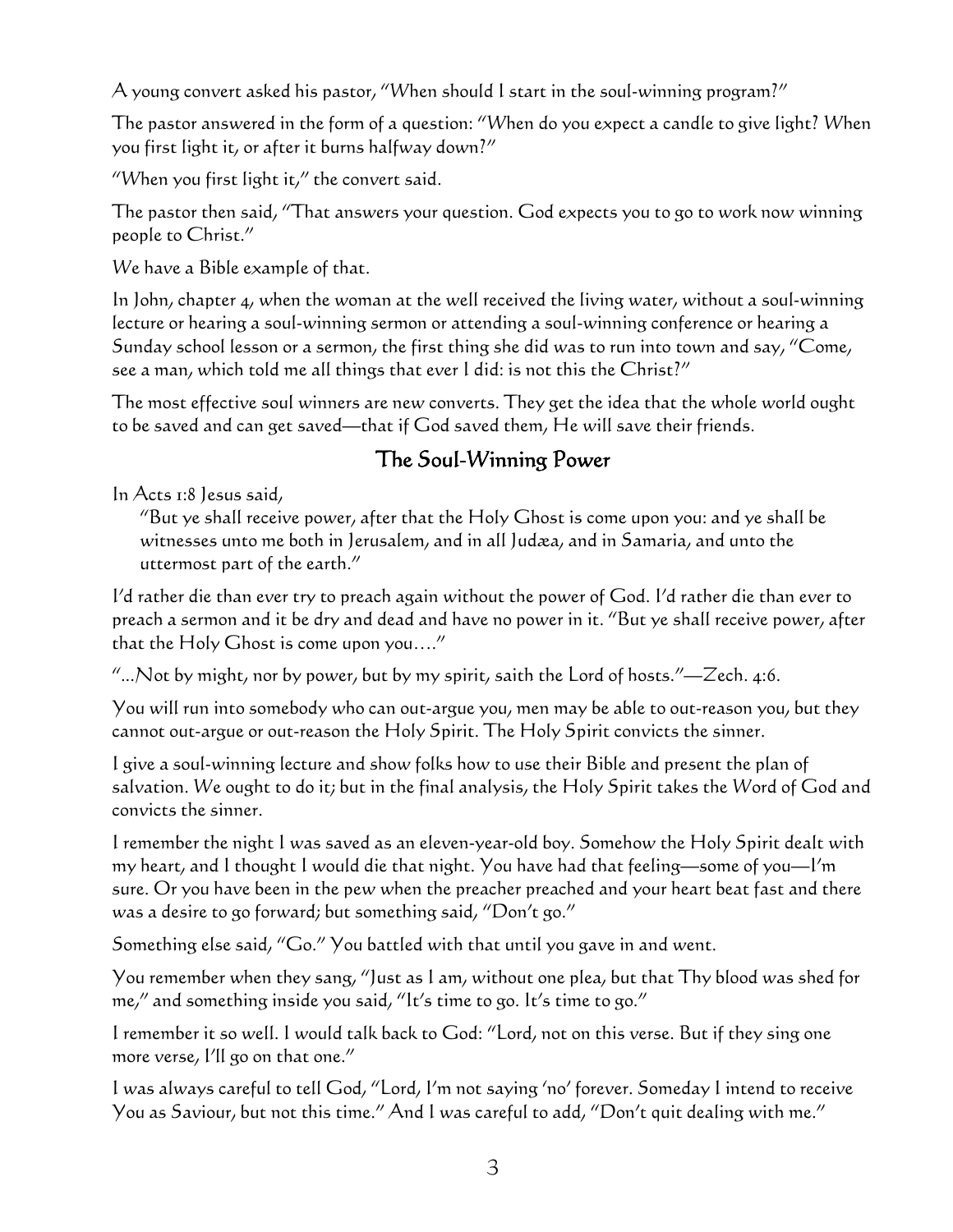That is the Holy Spirit. Maybe God spoke to you at the death of a loved one. Or maybe He spoke to you through trouble or some sorrow or in a church service when the choir or the soloist sang. I don't know when, but God speaks to sinners. I am saying, the power of soul winning is the power of the Holy Spirit.

We may as well close our doors unless we recognize this. We may as well send the choir home, give the musical instruments away, sell the property and go out of business, because we are not in business unless we recognize that we must have the power of the Holy Spirit in our services.

A company was building a bridge. As the construction men were drilling down to set a post to support the bridge, they ran into a sunken barge. They decided it had to be moved. So they tried everything they could to move it, but to no avail. They got cranes on barges and tried to lift it up, but that didn't work.

Finally they had almost given up when one fellow standing by observing the whole thing said, "If you will give me a contract, I'll move that thing in twenty-four hours."

They said, "All right. We want it moved." The contract was signed to move that barge for several thousand dollars.

He went to work. He had them bring in six barges. He hooked them all together. He put them over the top of the sunken barge, and he sent divers down. These divers took chains and hooked them onto the sunken barge. They secured it with many strong chains. Then, when it was all ready, he stood back and said, "Now, it's just a matter of time until it will be moved."

They asked, "What do you mean? What are you going to get in there to pull those six barges?"

He said, "We're not going to pull them; we're going to leave them there. The way I figure it, in a few hours the tide will be in, then she'll come up."

They stood by and waited. Sure enough, the tide came, and these six barges began to pull. They creaked, groaned, cracked and popped; and the sunken barge came loose. He floated it out into the Atlantic, sunk it, collected his thousands of dollars and walked away.

What man could not do with all of his power, this one man did by harnessing the power of the Atlantic Ocean.

We have the power of God available in everything we do. What we can't do, God can do!

#### The Soul-Winning Program

The soul-winning people, the soul-winning power, then the soul-winning program.

The Great Commission says, "Go ye into all the world, and preach the Gospel to every creature"—not just some, not most, but "all."

In Ecclesiastes 11:6 we read,

"In the morning sow thy seed, and in the evening withhold not thine hand: for thou knowest not whether shall prosper, either this or that, or whether they both shall be alike good."

And Isaiah 32:20 says, "Blessed are ye that sow beside all waters...." We are to sow everywhere, "beside all waters," not only in the church, but in the street, on the job, at school—everywhere.

One of our church ladies had an accident and was knocked unconscious. An ambulance was called. On the way to the hospital she came to, and the first thing she asked the man sitting in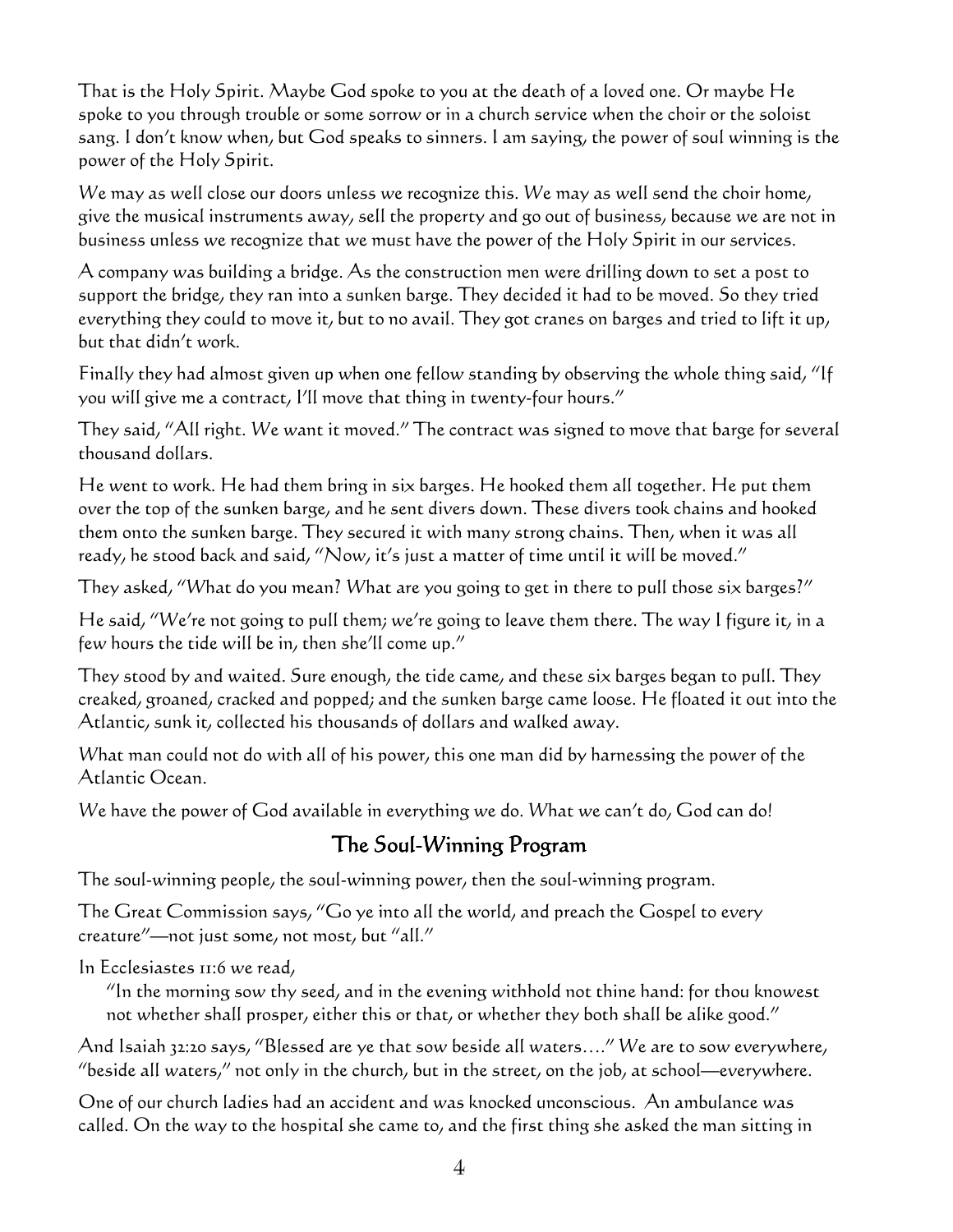the back with her was: "If you died today, do you know that you would go to Heaven?" She led that man to Christ before they got to the hospital. Sow everywhere.

At a wedding rehearsal here several years ago, some of the party were late coming in. We waited and waited.

I asked, "Is this all the people?"

 $''$ No, there are some others to come."

"Well, let's not waste this time. You sit down, and I'll practice my Sunday sermon."

One of the fellows said, "Yeah, let's all sit down and let him practice his Sunday sermon," thinking he would embarrass me and I would say I was just kidding. They all sat down.

I said, "Get over here in the center." I sat down on the edge of a table. I said, "'As it is written, There is none righteous, no, not one.' The Bible says that 'all have sinned, and come short of the glory of God.' You are sinners because you inherited the sin nature." I went through the whole plan of salvation!

I've forgotten now how many, but a good number of those people received Christ as their Saviour at that wedding rehearsal! I baptized some of them later.

I'm saying, sow everywhere.

Late one night I couldn't sleep, so I got in my car, went by and picked up a friend who had told me if I ever wanted anybody to go soul winning with me, call him. I called him at one o'clock in the morning. "This is the pastor."

"Yes?"

"You said if I ever wanted anybody to go soul winning with me, any hour of the day or night, to call you."

"Yes. What time is it?"

"One o'clock."

"In the morning?"

"In the morning."

I got a two-gallon gas can, put it in the back of my automobile and picked up my friend. He thought we were going to the jail or going to the hospital or going to visit someone who had been in an accident or something.

We went over on I-85. (Back then it ended at the Old Suwanee exit.) He was really curious. He kept asking, "Where are we going?"

"You'll see. Just wait."

We got on I-85 and started up toward Old Suwanee exit. After riding for a few minutes, I saw an automobile. I pulled up behind it and stopped. A disgusted-looking fellow was standing at the back of his car.

```
I asked, "You out of gas?" 
"Yes, I am."
```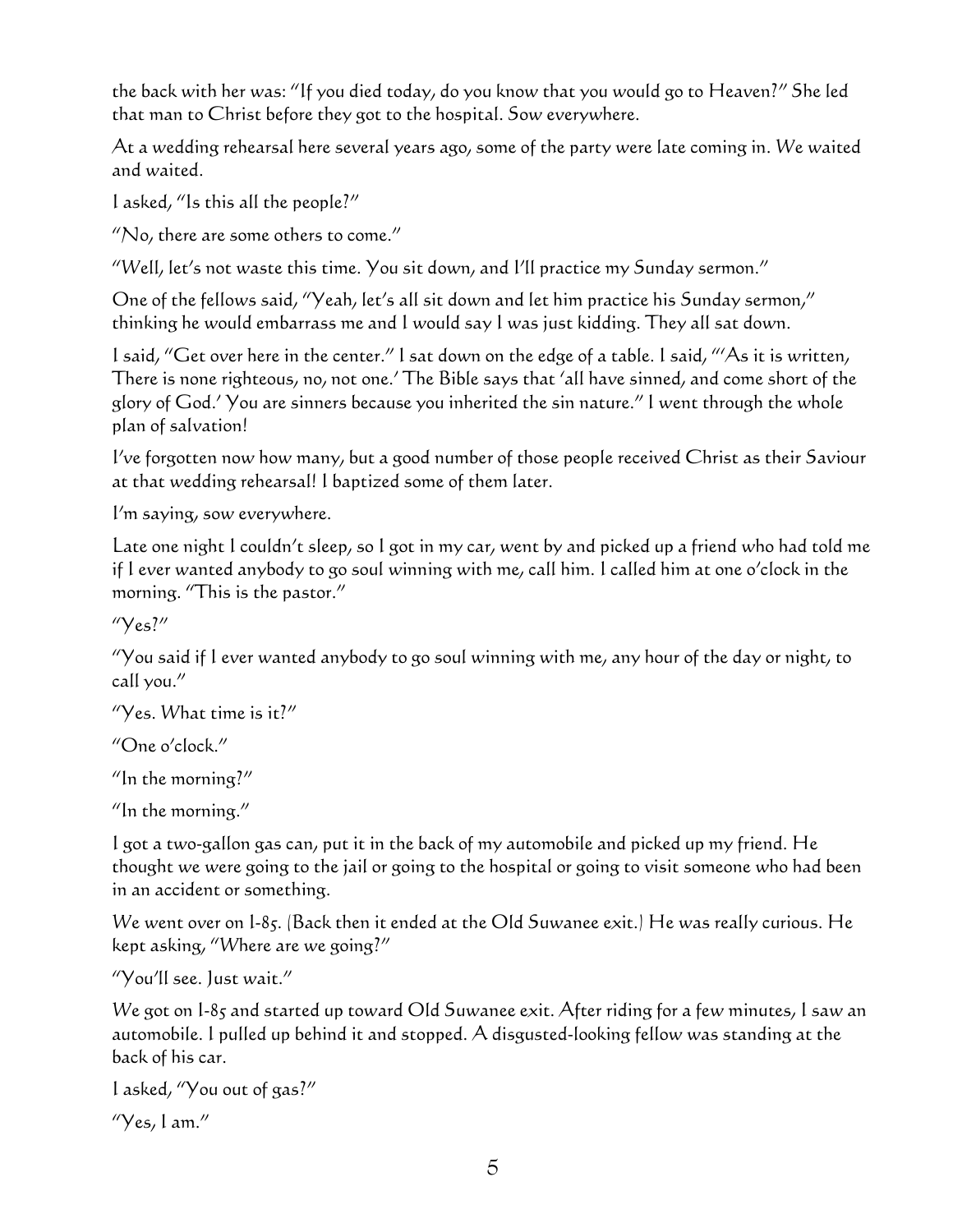"I've been looking for you for fifteen minutes."

He looked at me rather funny and said, " You've been looking for me?"

"Yeah. I've been looking for a fellow out of gas. Is that you?"

"That's me."

I went to the boot of my car (that's "trunk" for you sophisticated folks), got the two-gallon can of gas, opened up the gas cap and poured in those two gallons.

He said, "All right, what do I owe you? You probably want ten dollars for that two gallons of gas. You're going to make a fortune over here tonight on this expressway."

I said, "No sir, not ten dollars."

"Then how much?"

"Nothing."

"Ah," he said, "you want something. There's some kind of catch. What do you want?"

I answered, "Nothing. You can't give me a quarter. You can't give me a dime. It's free. I brought it especially for you." Man, he thought I was a nut!

He said, "Well, is there anything that I can do for you? I don't know what to say."

"You don't say anything. I would like for you to sit down and just listen to me for a minute or two."

He sat down. I asked him, "If you died tonight, do you know that you would go to Heaven?"

"No, I don't know that."

I asked his wife and the children in the back seat the same question. I gave them the plan of salvation and led the entire family to Christ on the side of the expressway at two o'clock in the morning, after giving them two gallons of gas!

It was the best time I ever had in my life. We shouted all the way back to the service station! I mean, we had a hallelujah time! We bought another two gallons of gas and hunted others all night. From one car to another we witnessed.

I'm talking about the soul-winning program—you do it everywhere.

Another thing concerning God's program is that we are not only to sow everywhere, but we are to sow all the time. Ecclesiastes 11:4 says, "He that observeth the wind shall not sow." It is saying, "If you wait for all conditions to be favorable, you will not sow.

I've had people come to me and say, "Now, when I get this taken care of, I am going to start witnessing to people." No, you will not.

I've had people say, "When I learn a little more about the Bible, then I am going to start going to soul-winning visitation, and I'm going to become a soul winner." No, you will not.

Somebody else said, "When the children get a little older so that I can leave them by themselves, I'm going to start winning souls." No, you will not. 'He that waits for all conditions to be favorable will never sow.'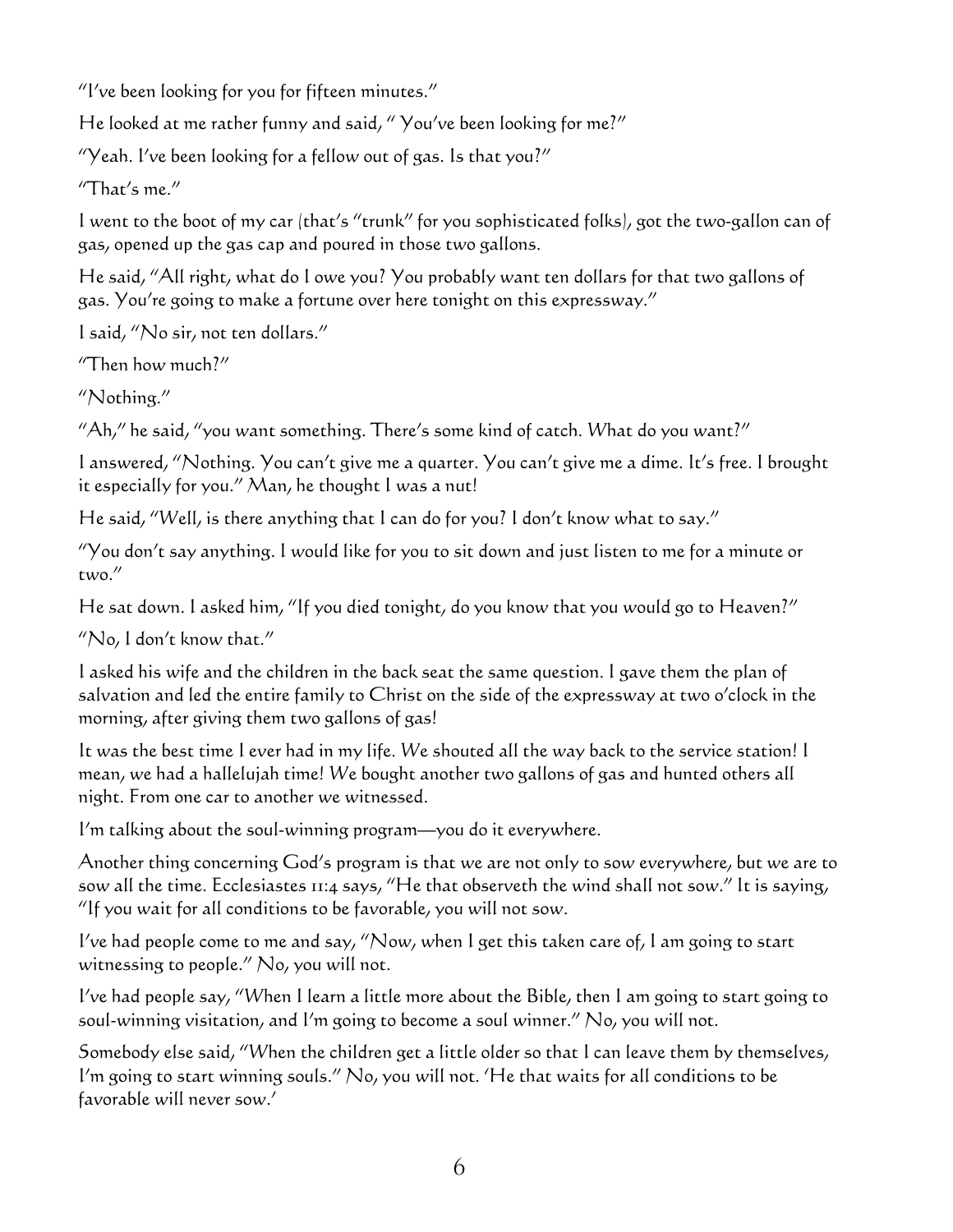Don't you know the Devil is going to see to it that there is never a time when everything is just right? He is going to fight you every inch of the way. And if you wait for all conditions to be favorable, you will never sow.

In the soul-winning program, we are to sow everywhere, and we are to sow all the time.

Then, we're to sow in tears. Psalm 126:5,6 says,

"They that sow in tears shall reap in joy. He that goeth forth and weepeth, bearing precious seed, shall doubtless come again with rejoicing, bringing his sheaves with him."

This does not necessarily mean that you have to weep as you talk with people, though there would be nothing wrong with that; but it means that you are to be compassionate. You are to care.

Does it bother you that you don't love lost souls any more than what you do? Does it bother you that you can pray for sinners with no broken heart and no tears? It bothers me when I pray and my heart doesn't break.

When somebody asks, "Will you pray for my lost brother or my lost uncle?" and I can pray, "Dear Lord, bless this man's uncle and in some way send somebody to witness to him so he will be saved"—when I can pray and my heart is not touched nor broken and my eyes don't weep, that hurts me.

Remember Paul said, "I ceased not to warn every one night and day with tears" (Acts 20:31). Remember what Jeremiah said? "Oh that my head were waters, and mine eyes a fountain of tears" (Jeremiah. 9:1). Our hearts ought to be broken. We ought to weep over people who are not saved. When we look at our own little children who are not saved, do tears come?

One of the men here in our church came to my office early one Sunday evening before the service. He and his wife were all excited and wanted to tell me about leading their son to Christ.

They had had dinner together, and the father had witnessed to his son. After explaining how to be saved, the father prayed. And as he prayed, he began to weep. And he wept until his son also began to weep. Then he asked the son if he would accept Christ as Saviour then and there, and the boy was saved. The wife rejoiced as she said, "Oh, pastor, it was the tears that did it!"

I'm saying, if somehow we can show concern enough that tears fill our eyes, then we can get them saved.

The program: we are to sow everywhere; we are to sow all the time; we are to sow in tears.

Soul winning includes everybody. Soul-winning power is the power of the Holy Spirit. The soulwinning program is everywhere, all the time and in tears.

#### The Soul-Winning Purpose

Number one, it causes rejoicing in Heaven. Did you know that Heaven does not rejoice when we build big buildings like this? When we have big offerings, we get excited; but up in Heaven the streets are not just paved with gold—they are pure gold. The gold in Heaven that the streets are made from is so pure that it is as transparent glass. Man has no way of refining gold that pure. There is not a single impurity left in that gold. It is so pure you can see through it, like glass. We get excited about offerings. We get excited about buildings. We get excited about attendance. We get excited about music. But they don't get excited about any of those things in Heaven.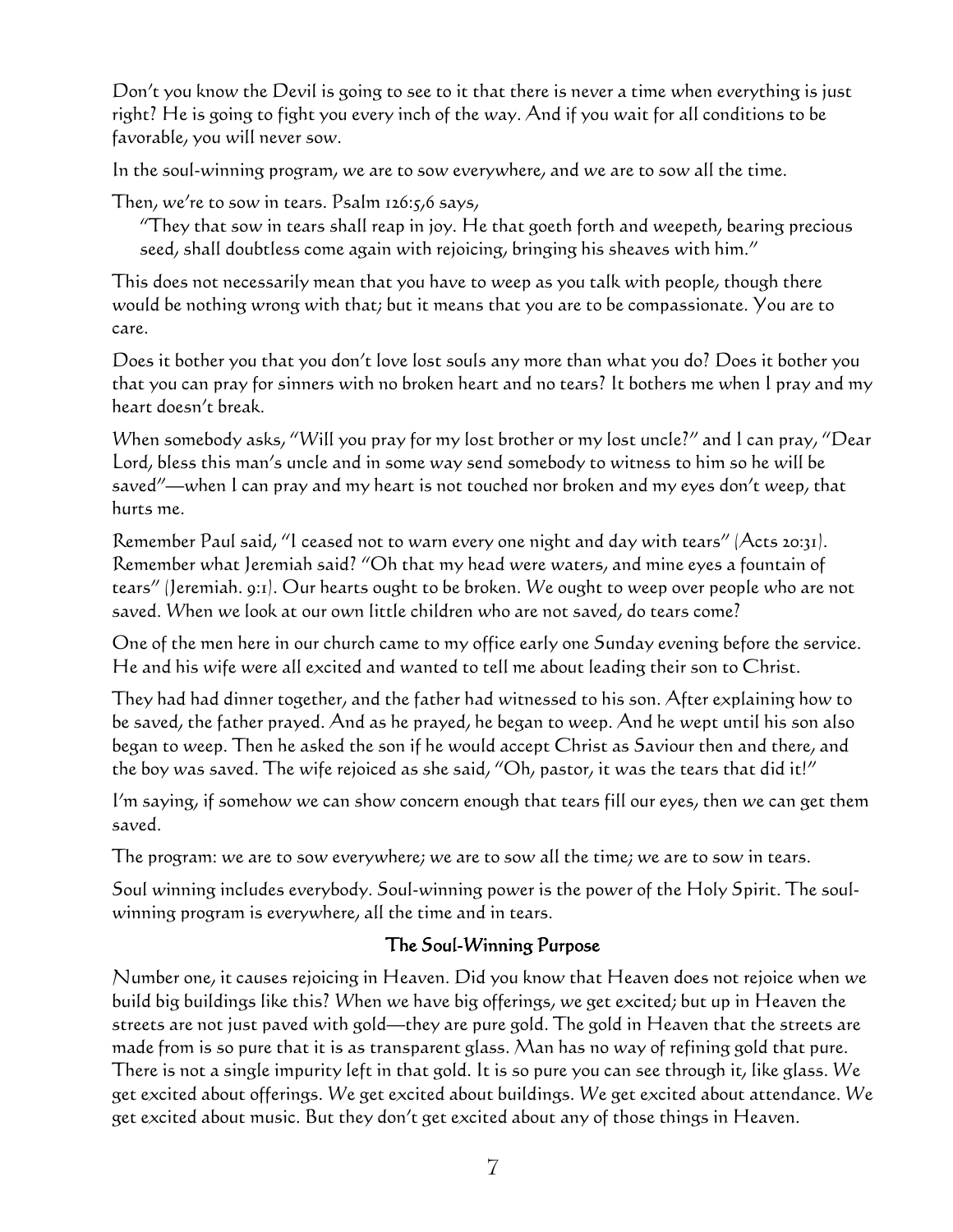Wait a minute! When we give an invitation, they look over the battlements of Heaven with interest, for they are interested in sinners. And when some little child gets up and comes down to the front and one of the pastors meets him and takes his hand and the child says, "Mister, where is the getting-saved place?" and one of our personal workers says, "You sit down right here; we will take the Bible and show you how to be saved," up in Heaven, they are standing on tiptoe, looking down at that sight. And there is more rejoicing in Heaven over one sinner who repents than over ninety-nine just persons who need no repentance.

I'm saying, soul winning is the only thing that causes rejoicing in Heaven.

Did D. L. Moody lose his concern for sinners when he died? No. He looks back with interest and rejoices when sinners are saved.

Do you think John Wesley, of whom it was said that he was out of breath in pursuit of souls, lost his desire to see people saved when he went to Heaven? No. He still looks back with interest.

Do you think Billy Sunday lost his desire? Or Gipsy Smith? No, they still look back, and they're interested.

The soul-winning purpose: it not only causes rejoicing in Heaven, but it promises rewards. Daniel  $12:3$  reads,

"And they that be wise shall shine as the brightness of the firmament; and they that turn many to righteousness as the stars for ever and ever."

Who is really going to shine in Heaven? Soul winners. I haven't found a reward offered in the Bible for the fellow who preaches a good sermon. There is a reward offered to the pastor who does not serve for filthy lucre and is faithful, but there is not one offered for good preaching. There is not one offered for good singing. But there is one offered for soul winning. 'They that turn many to righteousness shall shine as the stars forever and ever!'

When you have won people here, it will be wonderful up in Heaven when God says, "Well done, thou good and faithful servant." You will shine forever and ever.

Soul winning not only promises rewards and produces joy in Heaven, but it pleases God too.

Two thousand years ago God sent His Son into the world. He came all the way from Heaven on a mission. He had one thing in mind when He came here—saving sinners.

"For the Son of man is come to seek and to save that which was lost."—Luke 19:10.

"For even the Son of man came not to be ministered unto, but to minister, and to give his life a ransom for many."—Mark 10:45.

Jesus did not come to make a better world, contrary to public opinion. Jesus did not come to help social conditions. He came for one reason and one reason only—to save sinners.

The soul-winning purpose: it produces joy in Heaven; it promises rewards; it pleases God. And it produces finances.

God instructed Peter to go fishing, saying, "The first fish you catch—take the money out of its mouth and go pay our taxes."

When we get serious about fishing for men, God will take care of the finances.

But soul winning produces something else. It produces love. In John 15:16,17, Jesus said,